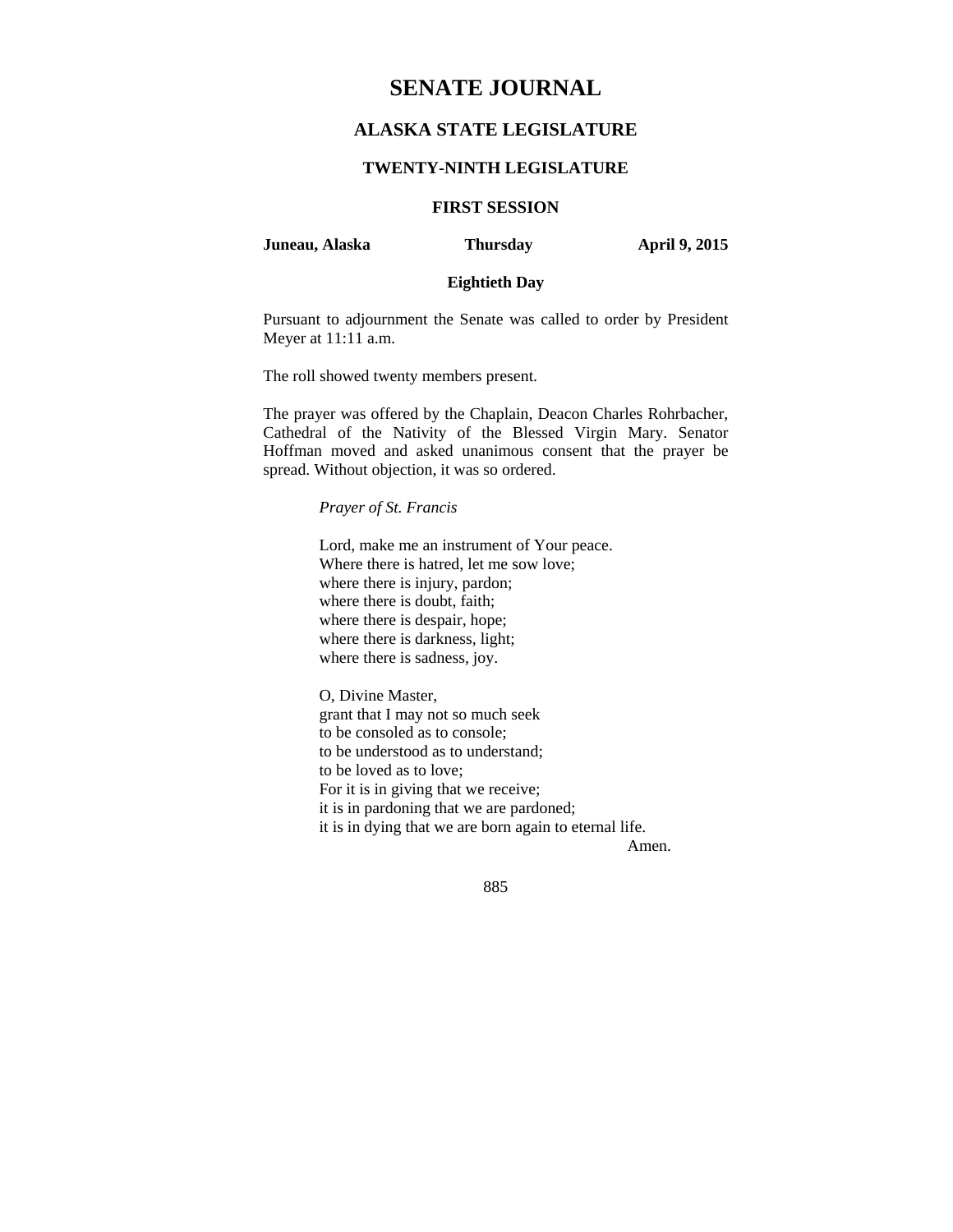Senator Stoltze led the Senate in the Pledge of Allegiance.

## **Certification**

Senator Coghill moved and asked unanimous consent that the journal for the seventy-ninth legislative day be approved as certified by the Secretary. Without objection, it was so ordered.

#### **Messages from the House**

## **HB 56**

Message dated April 8 was read stating the House concurred in the Senate amendment to HOUSE BILL NO. 56, thus adopting:

> SENATE CS FOR HOUSE BILL NO. 56(STA) "An Act establishing Alaska Firefighters' Day."

Message dated April 8 was read stating the House passed and transmitted for consideration:

## **First Reading and Reference of House Resolutions**

#### **HJR 18**

CS FOR HOUSE JOINT RESOLUTION NO. 18(RES) BY THE HOUSE RESOURCES COMMITTEE,

> Urging the United States Congress to pass the Improved National Monument Designation Process Act.

was read the first time and referred to the Resources Committee.

#### **First Reading and Reference of House Bills**

#### **HB 61**

CS FOR HOUSE BILL NO. 61(STA) BY THE HOUSE STATE AFFAIRS COMMITTEE, entitled: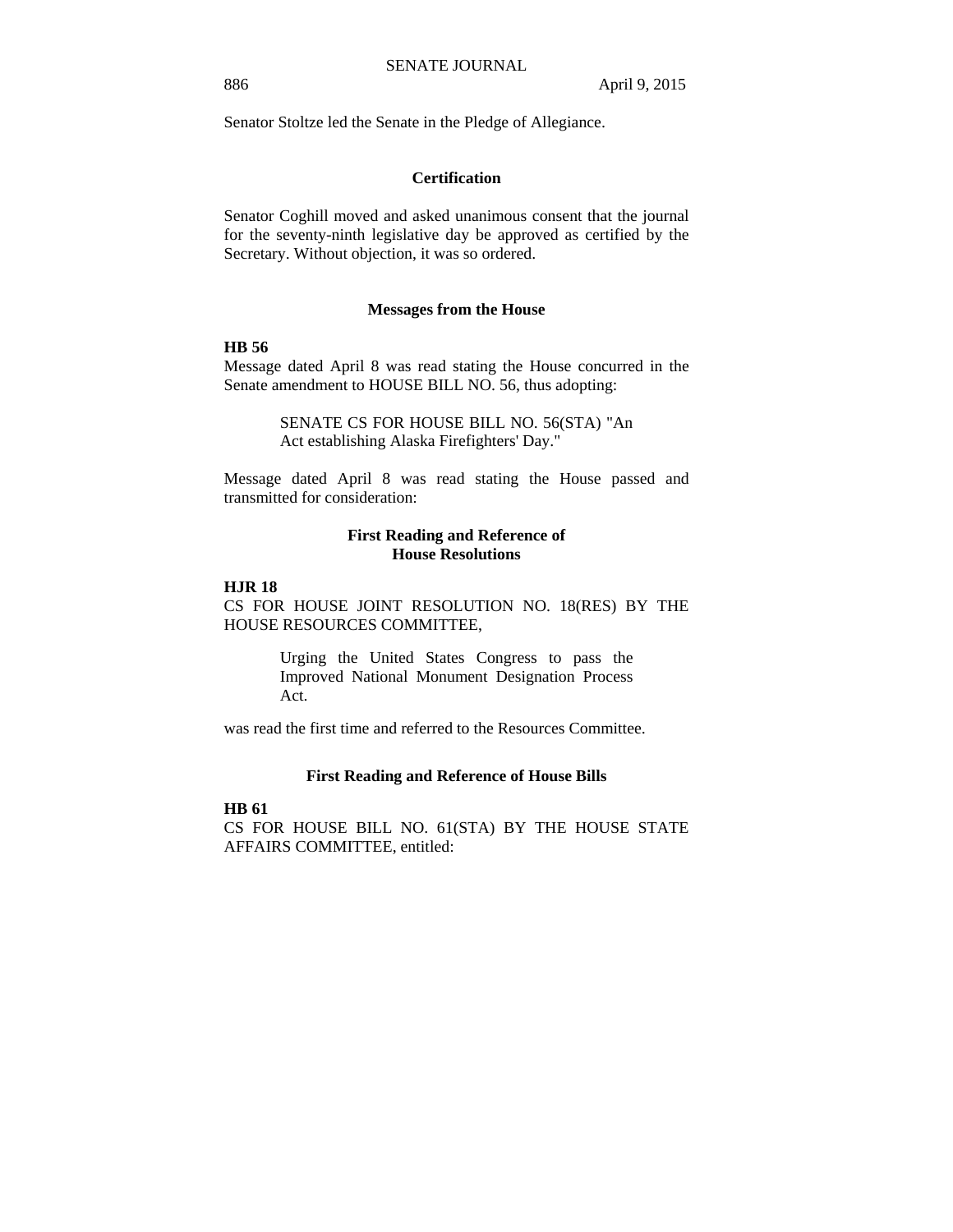"An Act relating to special motor vehicle registration plates for recipients of the Bronze Star awarded for valor, Silver Star, Navy Cross, Distinguished Service Cross, Air Force Cross, Coast Guard Cross, and other awards reflecting valor; and providing for an effective date."

was read the first time and referred to the State Affairs Committee.

#### **HB 153**

CS FOR HOUSE BILL NO. 153(RES) BY THE HOUSE RESOURCES COMMITTEE, entitled:

> "An Act expanding the Palmer Hay Flats State Game Refuge."

was read the first time and referred to the Resources Committee.

#### **HB 158**

CS FOR HOUSE BILL NO. 158(FIN) BY THE HOUSE FINANCE COMMITTEE, entitled:

> "An Act relating to a refined fuel surcharge; relating to the motor fuel tax; relating to a qualified dealer license; and providing for an effective date."

was read the first time and referred to the Finance Committee.

#### **Standing Committee Reports**

Report dated April 8 was read stating:

In accordance with AS 39.05.080, the Resources Committee reviewed the following and recommends the appointments be forwarded to a joint session for consideration:

## **Board of Fisheries**

Orville Huntington – Huslia Robert Ruffner – Soldotna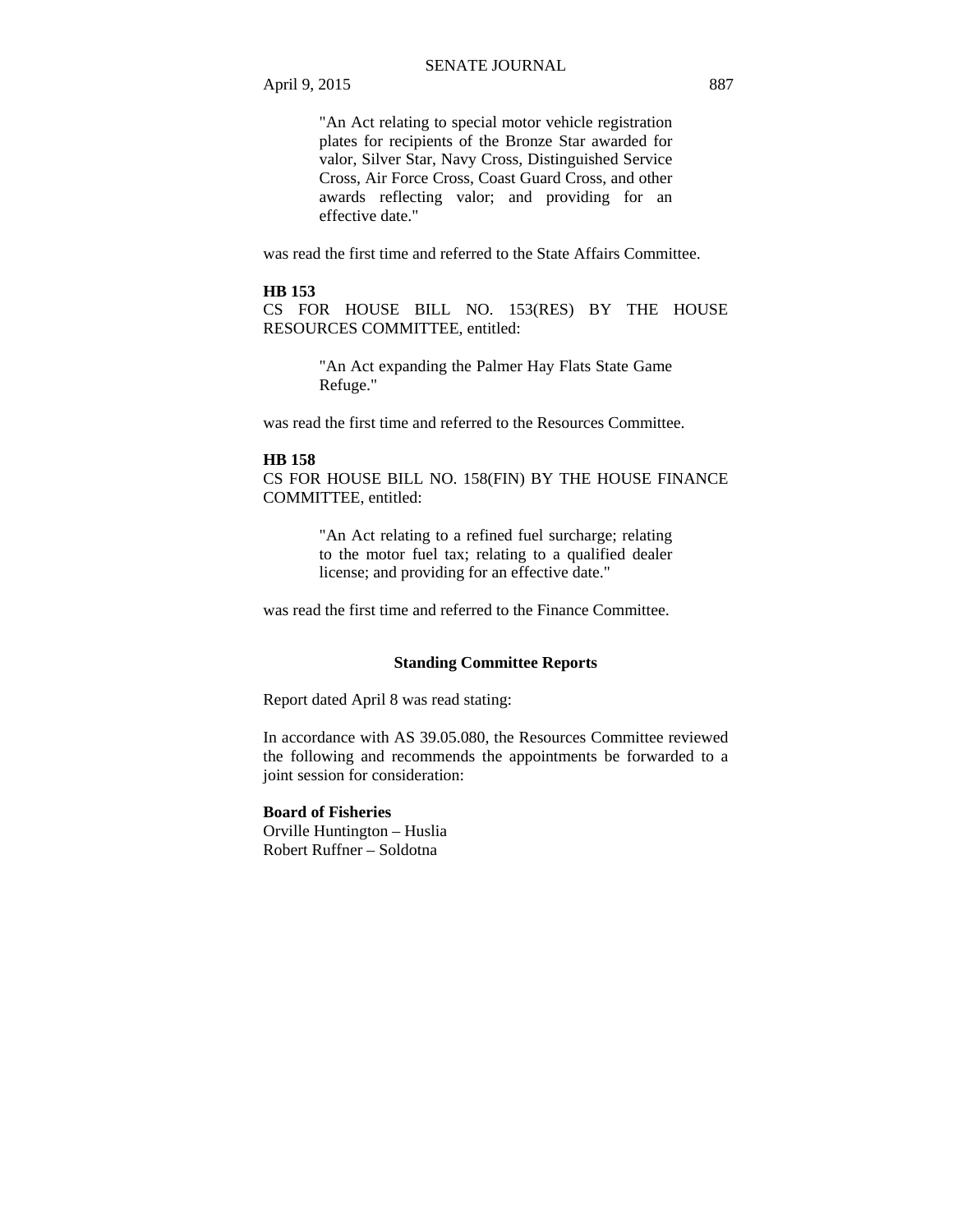This does not reflect an intent by any of the members to vote for or against the confirmation of the individuals during any further sessions.

Signing the report: Senator Giessel, Chair; Senators Costello, Wielechowski, Coghill, Micciche, Stoltze.

## **SB 15**

The Finance Committee considered SPONSOR SUBSTITUTE FOR SENATE BILL NO. 15 "An Act relating to the tax on policy year premiums for life insurance policies." Signing no recommendation: Senator MacKinnon, Cochair; Senator Olson. Signing do pass: Senators Bishop, Dunleavy, Hoffman.

The following previously published fiscal information applies:

Fiscal Note No. 1, zero, Department of Commerce, Community and Economic Development

The bill was referred to the Rules Committee.

## **SB 39**

The Finance Committee considered SENATE BILL NO. 39 "An Act repealing the film production tax credit; providing for an effective date by repealing the effective dates of secs. 31 - 33, ch. 51, SLA 2012; and providing for an effective date" and recommended the adoption of the Labor and Commerce Committee Substitute offered on page 464. Signing do pass: Senator MacKinnon, Cochair; Senator Dunleavy. Signing no recommendation: Senator Kelly, Cochair; Senators Bishop, Hoffman. Signing do not pass: Senator Olson.

The following previously published fiscal information applies: Fiscal Note No. 1, indeterminate, Department of Revenue

The bill was referred to the Rules Committee.

### **SB 76**

The Judiciary Committee considered SENATE BILL NO. 76 "An Act relating to private actions and remedies against real estate licensees for licensee relationships, disclosures, and activity before January 1, 2005; and providing for an effective date." Signing do pass: Senator McGuire, Chair; Senators Coghill, Micciche, Costello. Signing no recommendation: Senator Wielechowski.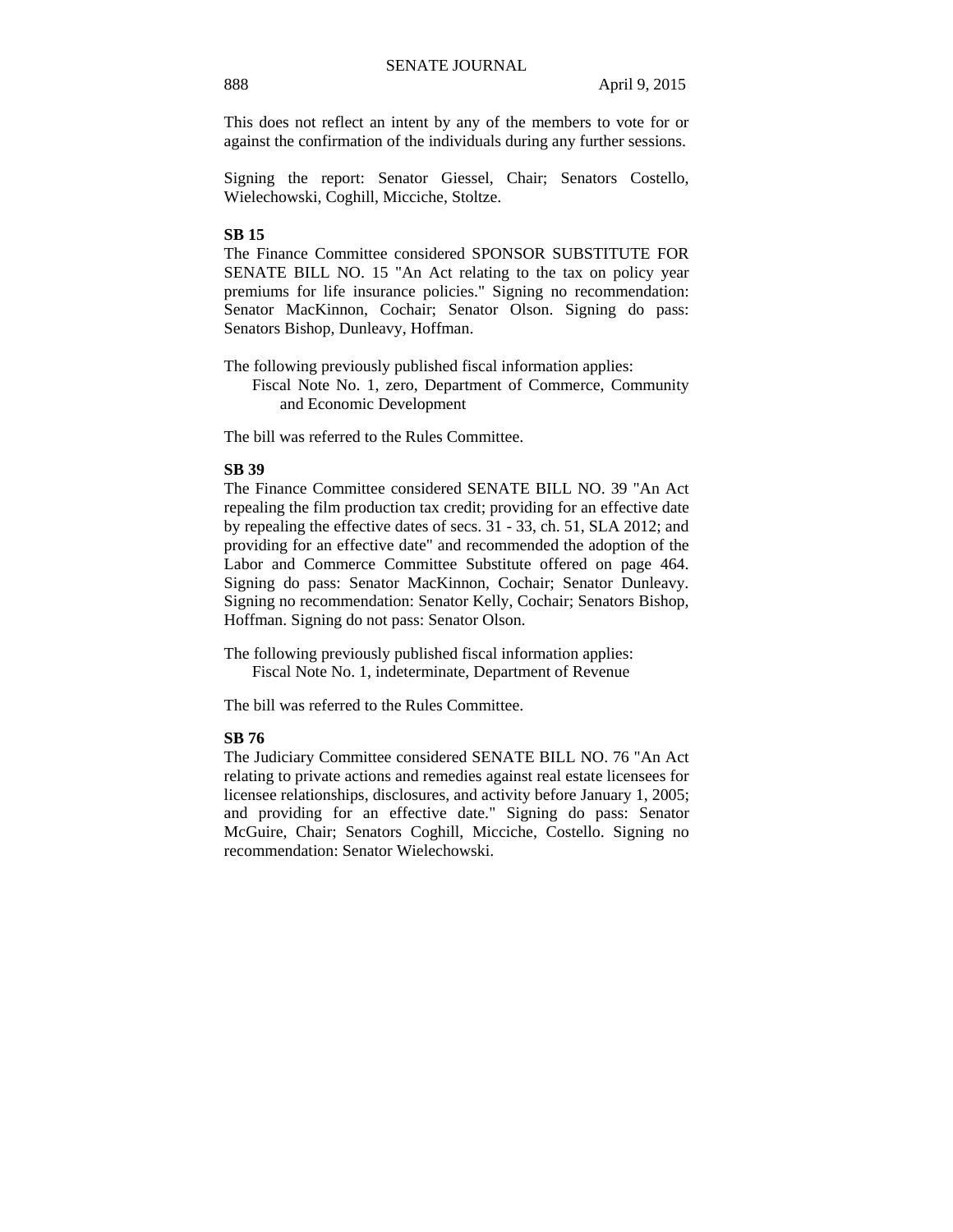The following previously published fiscal information applies: Fiscal Note No. 1, zero, Department of Commerce, Community and Economic Development

The bill was referred to the Rules Committee.

#### **Introduction and Reference of Senate Bills**

#### **SB 102**

SENATE BILL NO. 102 BY SENATOR DUNLEAVY, entitled:

"An Act relating to the duties of the Department of Education and Early Development; relating to the duties of school districts; relating to course mastery requirements; relating to school funding; relating to training for school employees and mandatory reporters of child abuse or neglect; relating to layoff of tenured teachers; relating to fiscal notes prepared by the Department of Education and Early Development; relating to notification of proposed agency actions; and repealing requirements for minimum expenditures for instruction."

was read the first time and referred to the Education and Finance Committees.

#### **Consideration of the Calendar**

#### **Second Reading of Senate Bills**

#### **SB 33**

SENATE BILL NO. 33 "An Act relating to remittance of tire fees; and providing for an effective date" was read the second time.

Senator Coghill moved and asked unanimous consent that the bill be considered engrossed, advanced to third reading and placed on final passage. Without objection, it was so ordered.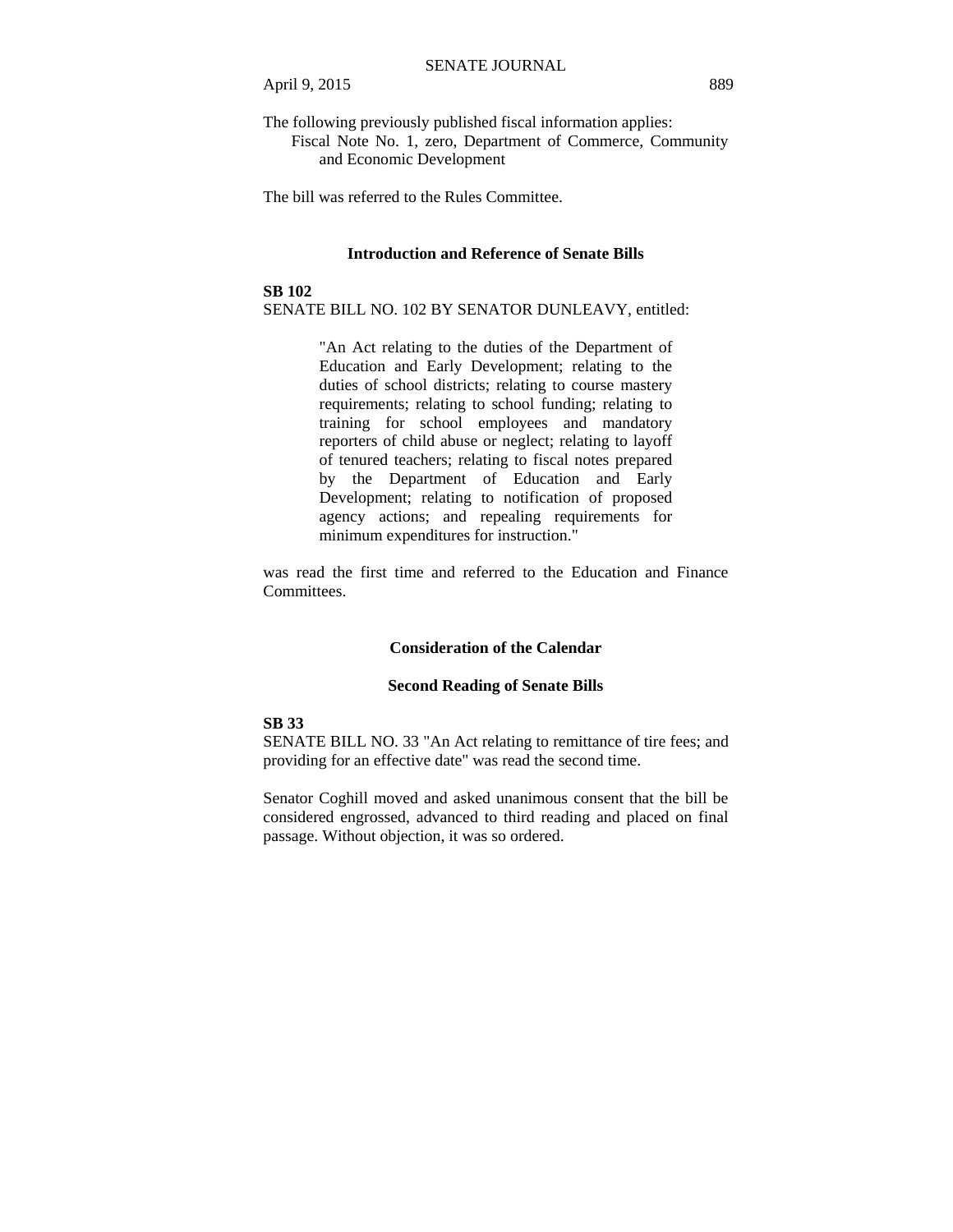#### SENATE BILL NO. 33 was read the third time.

The question being: "Shall SENATE BILL NO. 33 "An Act relating to remittance of tire fees; and providing for an effective date" pass the Senate?" The roll was taken with the following result:

SB 33 Third Reading - Final Passage Effective Date

#### **YEAS: 20 NAYS: 0 EXCUSED: 0 ABSENT: 0**

Yeas: Bishop, Coghill, Costello, Dunleavy, Egan, Ellis, Gardner, Giessel, Hoffman, Huggins, Kelly, MacKinnon, McGuire, Meyer, Micciche, Olson, Stedman, Stevens, Stoltze, Wielechowski

and so, SENATE BILL NO. 33 passed the Senate.

Senator Coghill moved and asked unanimous consent that the vote on the passage of the bill be considered the vote on the effective date clause. Without objection, it was so ordered and the bill was referred to the Secretary for engrossment.

#### **Third Reading of Senate Bills**

#### **SB 47**

SENATE BILL NO. 47 "An Act relating to exemptions for cash surrender values, accrued dividends, and loan values of life insurance and annuity contracts" was read the third time.

Senator Egan moved and asked unanimous consent to abstain from voting due to a conflict of interest. Objections were heard and Senator Egan was required to vote.

The question being: "Shall SENATE BILL NO. 47 "An Act relating to exemptions for cash surrender values, accrued dividends, and loan values of life insurance and annuity contracts" pass the Senate?" The roll was taken with the following result: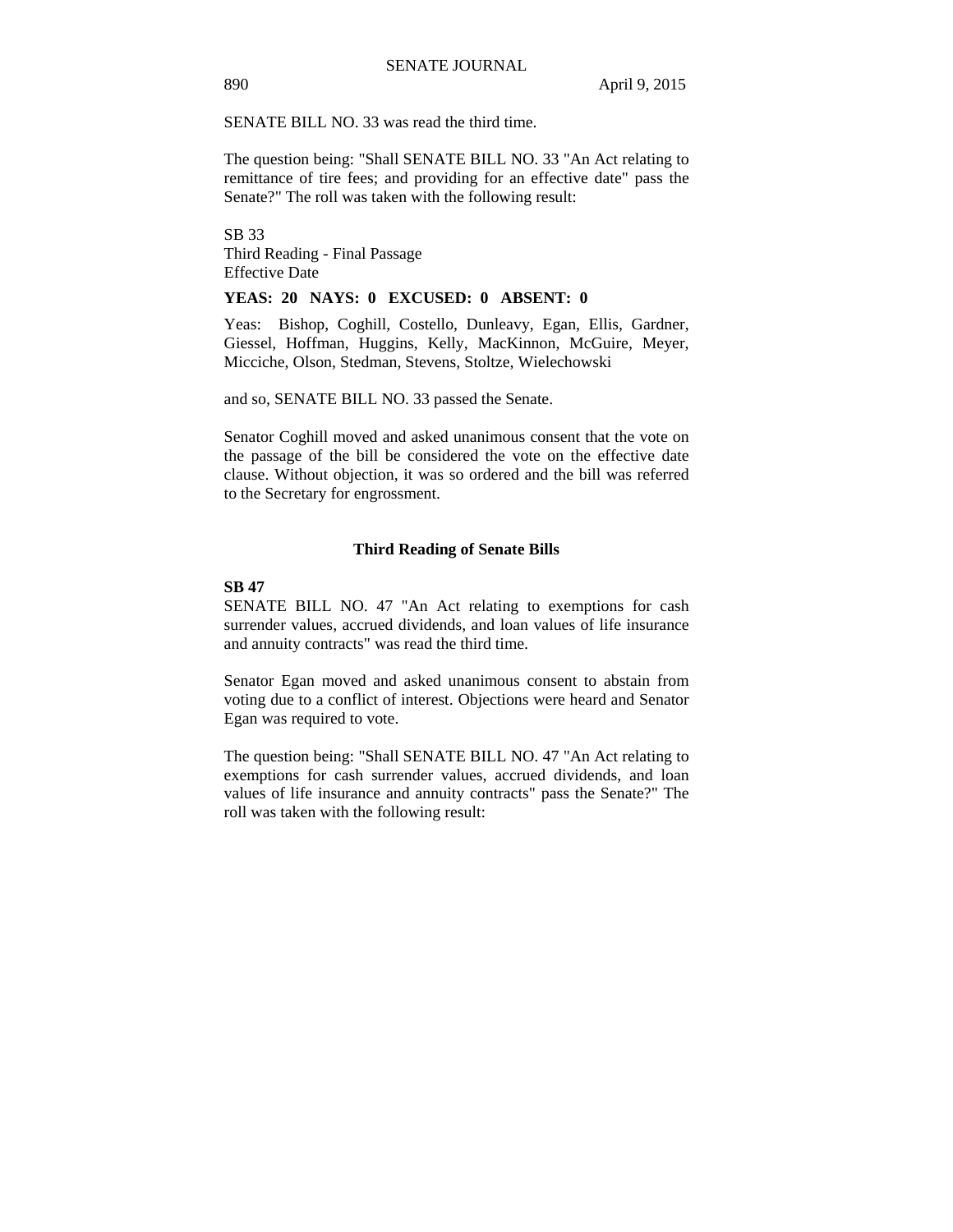April 9, 2015 891

SB 47 Third Reading - Final Passage

#### **YEAS: 19 NAYS: 1 EXCUSED: 0 ABSENT: 0**

Yeas: Bishop, Coghill, Costello, Egan, Ellis, Gardner, Giessel, Hoffman, Huggins, Kelly, MacKinnon, McGuire, Meyer, Micciche, Olson, Stedman, Stevens, Stoltze, Wielechowski

Nays: Dunleavy

and so, SENATE BILL NO. 47 passed the Senate and was referred to the Secretary for engrossment.

#### **Senate Bills in Third Reading**

#### **SB 86**

CS FOR SENATE BILL NO. 86(FIN) "An Act relating to a refined fuel surcharge; relating to the motor fuel tax; relating to a qualified dealer license; and providing for an effective date" which had been held in third reading to the April 9 calendar (page 871), was before the Senate in third reading.

Senator Coghill moved and asked unanimous consent that CS FOR SENATE BILL NO. 86(FIN) be returned to the Rules Committee. Without objection, the bill was returned to the Rules Committee.

#### **Citations**

Honoring - Glennallen High School Panthers 2015 2A State Girls Basketball Champions

Representative(s) Colver, Talerico

Senator(s) Bishop, Dunleavy, Meyer, Coghill, Costello, Egan, Ellis, Gardner, Giessel, Hoffman, Huggins, Kelly, MacKinnon, McGuire, Micciche, Olson, Stedman, Stevens, Stoltze, Wielechowski

Honoring - Bob and Lora Craig Representative(s) Seaton Senator(s) Stevens, Meyer, Bishop, Coghill, Costello, Dunleavy, Egan, Ellis, Gardner, Giessel, Hoffman, Huggins, Kelly, MacKinnon, McGuire, Micciche, Olson, Stedman, Wielechowski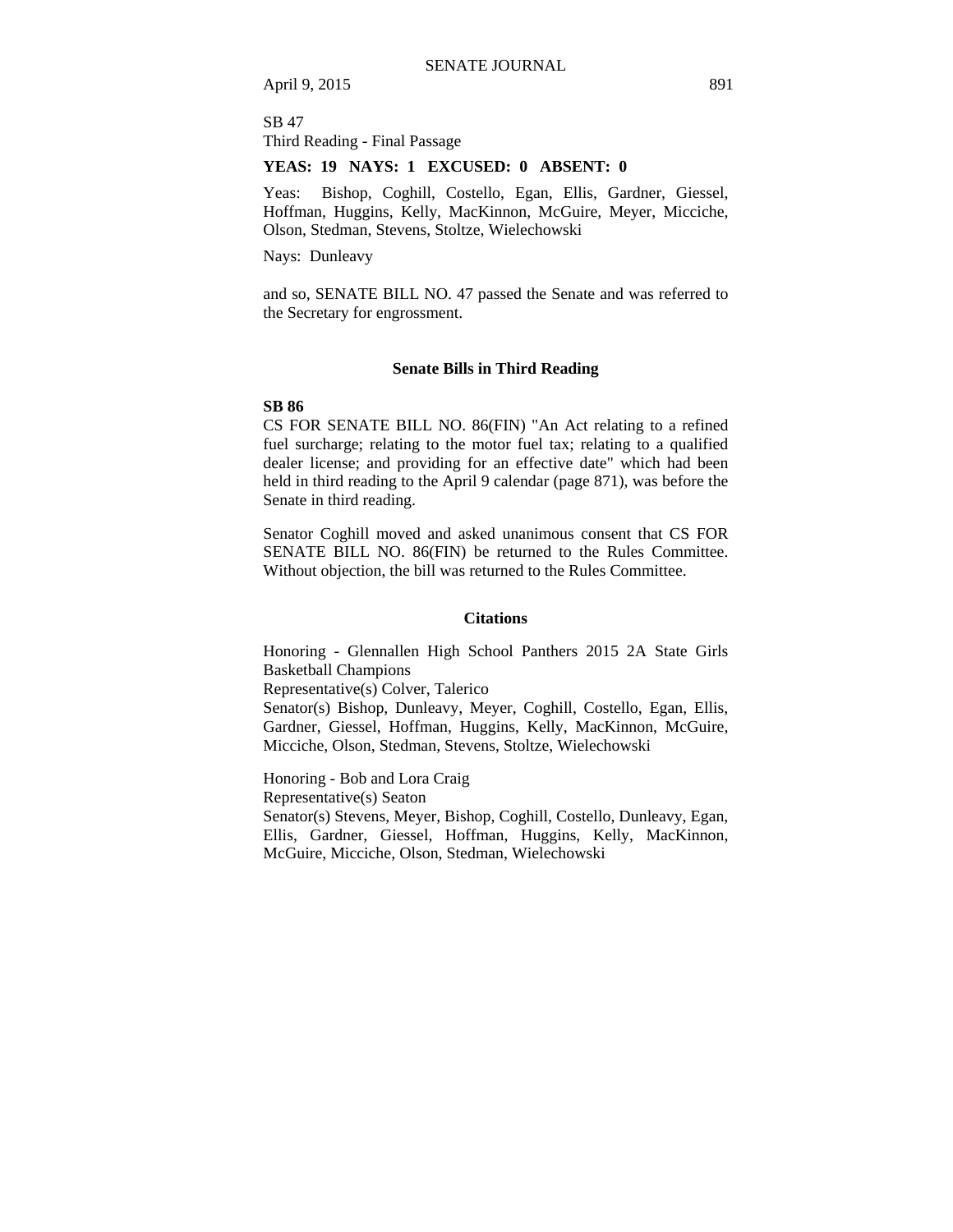Honoring - Knik 11-12 Majors All-Star Baseball Team Representative(s) Saddler Senator(s) Stoltze, MacKinnon, Meyer, Bishop, Coghill, Costello, Dunleavy, Egan, Ellis, Gardner, Giessel, Hoffman, Huggins, Kelly, McGuire, Micciche, Olson, Stedman, Stevens, Wielechowski

In Memoriam - Raymond Pederson

Senator(s) Stedman, Meyer, Bishop, Coghill, Costello, Dunleavy, Egan, Ellis, Gardner, Giessel, Hoffman, Huggins, Kelly, MacKinnon, McGuire, Micciche, Olson, Stevens, Stoltze, Wielechowski Representative(s) Kreiss-Tomkins

In Memoriam - Emma Jean Thompson Senator(s) Kelly, Meyer, Bishop, Coghill, Costello, Dunleavy, Egan, Ellis, Gardner, Giessel, Hoffman, Huggins, MacKinnon, McGuire, Micciche, Olson, Stedman, Stevens, Stoltze, Wielechowski Representative(s) Kawasaki

In Memoriam - Bruce Willard Representative(s) Seaton Senator(s) Stevens, Meyer, Bishop, Coghill, Costello, Dunleavy, Egan, Ellis, Gardner, Giessel, Hoffman, Huggins, Kelly, MacKinnon, McGuire, Micciche, Olson, Stedman, Stoltze, Wielechowski

In Memoriam - Dr. James Madonna Representative(s) Kawasaki

Senator(s) Kelly, Meyer, Bishop, Coghill, Costello, Dunleavy, Egan, Ellis, Gardner, Giessel, Hoffman, Huggins, MacKinnon, McGuire, Micciche, Olson, Stedman, Stevens, Stoltze, Wielechowski

In Memoriam - Peter Hupperton Jr.

Representative(s) Johnson, Tilton

Senator(s) McGuire, Stoltze, Meyer, Bishop, Coghill, Costello, Dunleavy, Egan, Ellis, Gardner, Giessel, Hoffman, Huggins, Kelly, MacKinnon, Micciche, Olson, Stedman, Stevens, Wielechowski

In Memoriam - William Bruu

Representative(s) Neuman

Senator(s) Huggins, Meyer, Bishop, Coghill, Costello, Dunleavy, Egan, Ellis, Gardner, Giessel, Hoffman, Kelly, MacKinnon, McGuire, Micciche, Olson, Stedman, Stevens, Stoltze, Wielechowski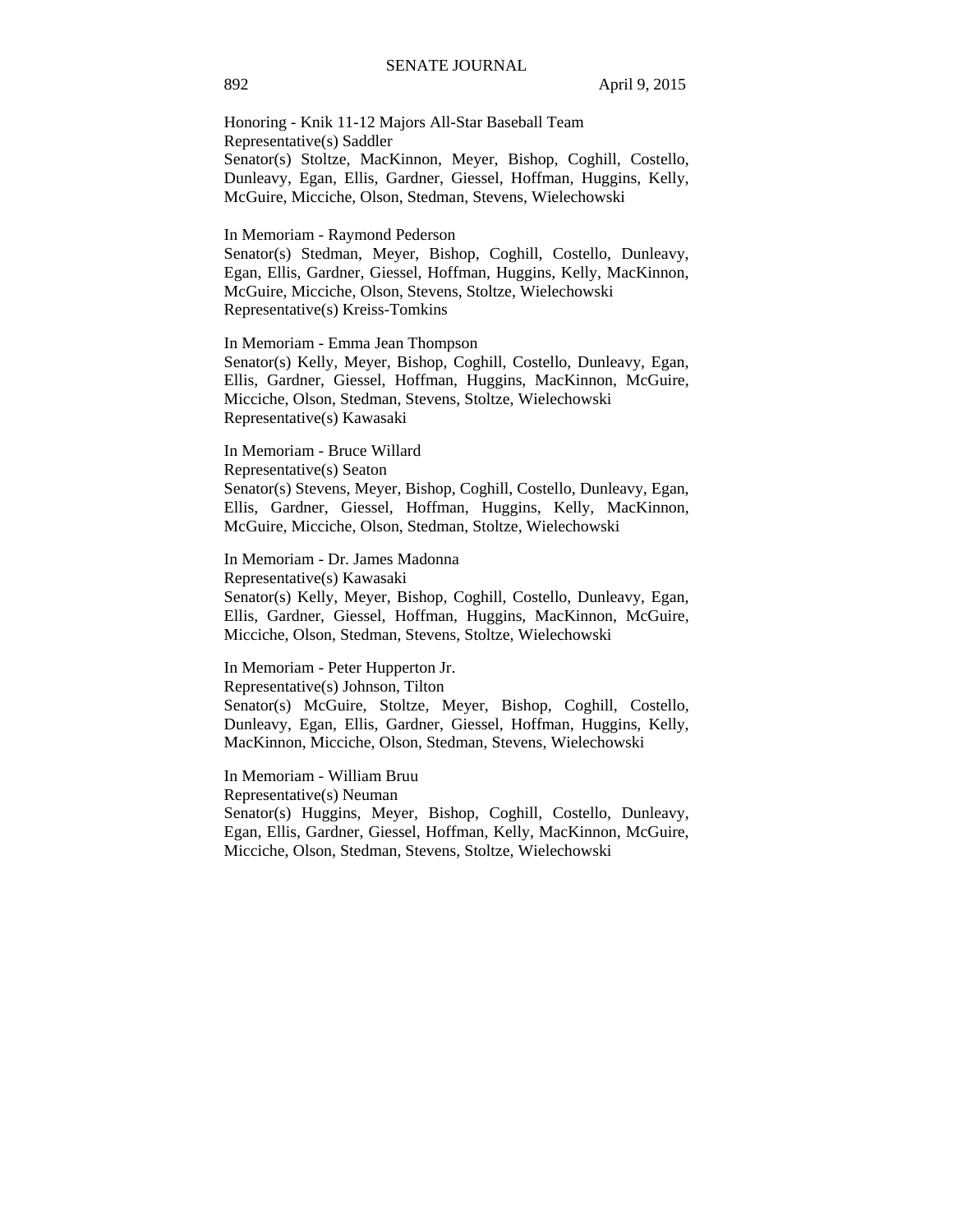April 9, 2015 893

In Memoriam - Evelyn Bush

Representative(s) Hughes, Colver, Gattis, Keller, Neuman, Tilton Senator(s) Stoltze, Huggins, Dunleavy, Meyer, Bishop, Coghill, Costello, Egan, Ellis, Gardner, Giessel, Hoffman, Kelly, MacKinnon, McGuire, Micciche, Olson, Stedman, Stevens, Wielechowski

Senator Coghill moved and asked unanimous consent that the citations be adopted. Without objection, the citations were adopted and referred to the Secretary for transmittal.

#### **Unfinished Business**

#### **HB 4**

Senator Giessel moved and asked unanimous consent to be shown as a cross sponsor on HOUSE BILL NO. 4 "An Act relating to automated external defibrillators." Without objection, it was so ordered.

#### **Announcements**

Rule 23(d) of the Alaska State Legislature Uniform Rules is currently in effect.

Announcements are at the end of the journal.

#### **Engrossment**

## **SB 33**

SENATE BILL NO. 33 "An Act relating to remittance of tire fees; and providing for an effective date" was engrossed, signed by the President and Secretary and transmitted to the House for consideration.

## **SB 47**

SENATE BILL NO. 47 "An Act relating to exemptions for cash surrender values, accrued dividends, and loan values of life insurance and annuity contracts" was engrossed, signed by the President and Secretary and transmitted to the House for consideration.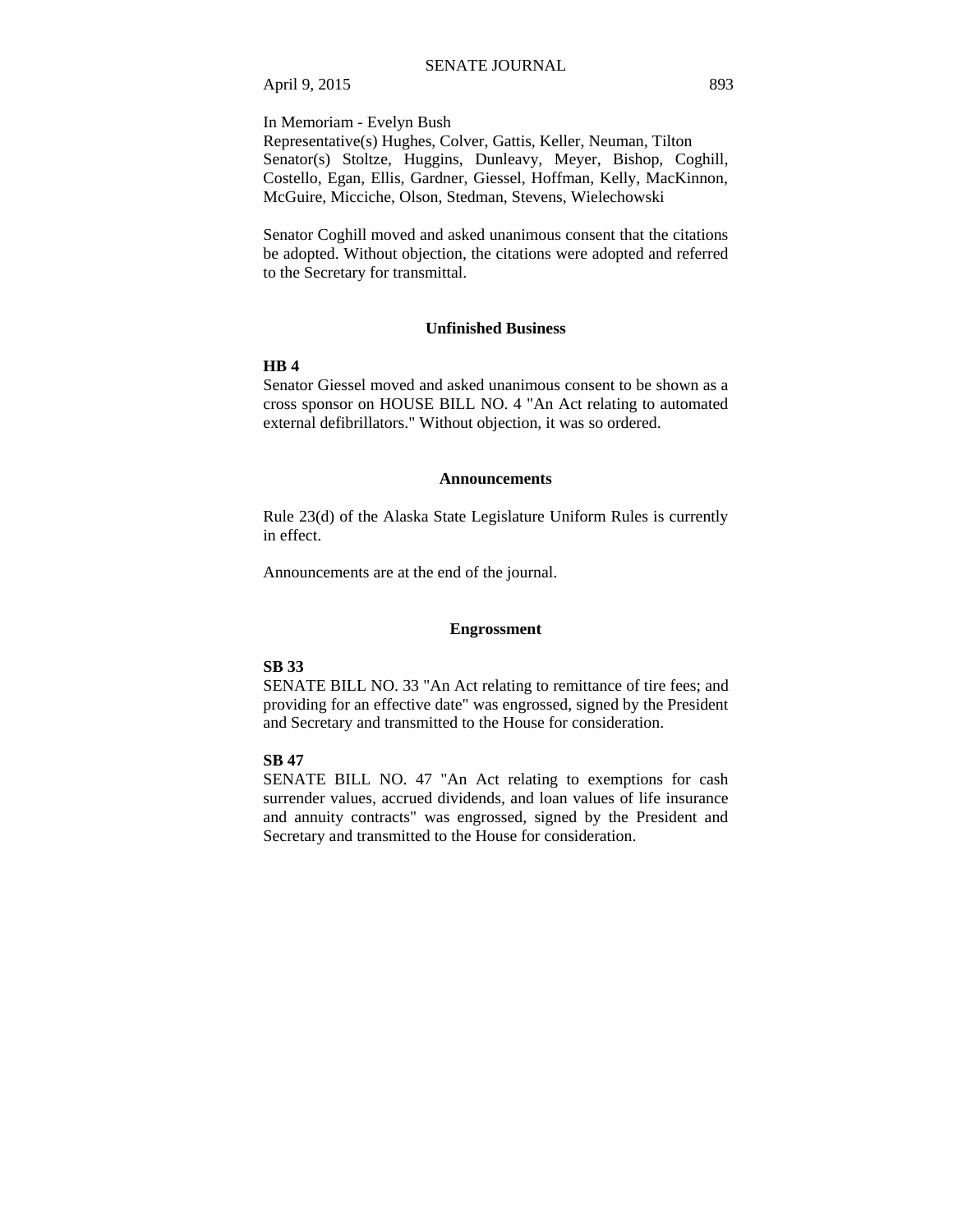## **Adjournment**

Senator Coghill moved and asked unanimous consent that the Senate stand in adjournment until 11:00 a.m., April 10, 2015. Without objection, the Senate adjourned at 12:10 p.m.

> Liz Clark Secretary of the Senate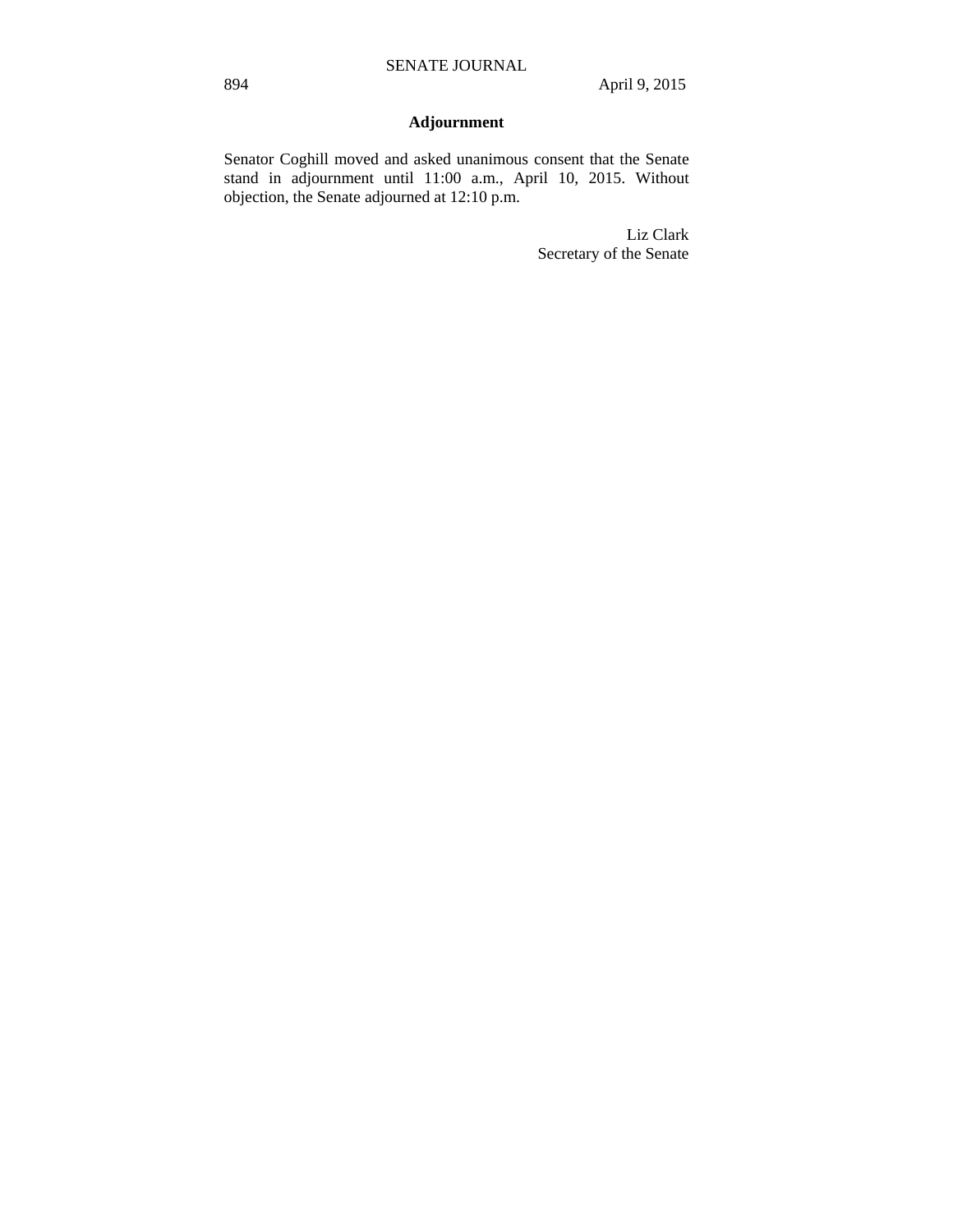#### **Announcements**

Americans with Disabilities Act Notice - Persons with disabilities who require special accommodation or alternative communication formats to access committee meetings may contact the appropriate committee office or the Legislative Information Office in their community. Reasonable advance notice is needed to accommodate the request. For further information, call the ADA Coordinator at 465-3854 Voice/465-4980 TDD.

## **STANDING COMMITTEES**

- + indicates teleconference
- = indicates bill previously heard/scheduled

## **COMMUNITY & REGIONAL AFFAIRS**

|               | Apr 09 | <b>Thursday</b>                   | Beltz 105 (tsbldg)                                 | 3:30 PM |
|---------------|--------|-----------------------------------|----------------------------------------------------|---------|
|               |        |                                   | SB 88 TEACHERS & PUB EMPLOYEE RETIREMENT PLANS     |         |
| $+$           |        | Bills Previously Heard/Scheduled: |                                                    |         |
|               | SB 79  |                                   | REEMPLOYMENT OF RETIRED TEACHERS & ADMIN           |         |
|               |        |                                   |                                                    |         |
|               |        | Apr 14 Tuesday                    | Beltz 105 (tsbldg)                                 | 3:30 PM |
|               |        |                                   | += HB 75 MARIJUANA REG;CLUBS;MUNIS;LOCAL OPT ELECT |         |
|               |        |                                   | SB 100 NORTH SLOPE GAS PROJ PROP TAX; ASSESSMENT   |         |
|               |        |                                   |                                                    |         |
| <b>Apr 16</b> |        | <b>Thursday</b>                   | Beltz 105 (tsbldg)                                 | 3:30 PM |

+ Bills Previously Heard/Scheduled

----------------------------------------

## **EDUCATION**

| <b>Apr 09</b> | <b>Thursday</b>                                      | <b>Butrovich 205</b> | 3:30 PM |
|---------------|------------------------------------------------------|----------------------|---------|
|               | Bills Previously Heard/Scheduled:                    |                      |         |
|               | $\pm$ SB 89 PARENT RIGHTS: EDUCATION: SCHOOL ABSENCE |                      |         |
|               | += SB 37 SEXUAL ABUSE/ASSAULT PREVENTION PROGRAMS    |                      |         |
|               |                                                      |                      |         |
| <b>Apr 14</b> | <b>Tuesday</b>                                       | <b>Butrovich 205</b> | 3:30 PM |

- + SB 84 LANG. IMMERSION SCHOOLS/TEACHER CERTS.
- + SB 102 UNFUNDED ED. MANDATES;TRAINING; TEACHERS

----------------------------------------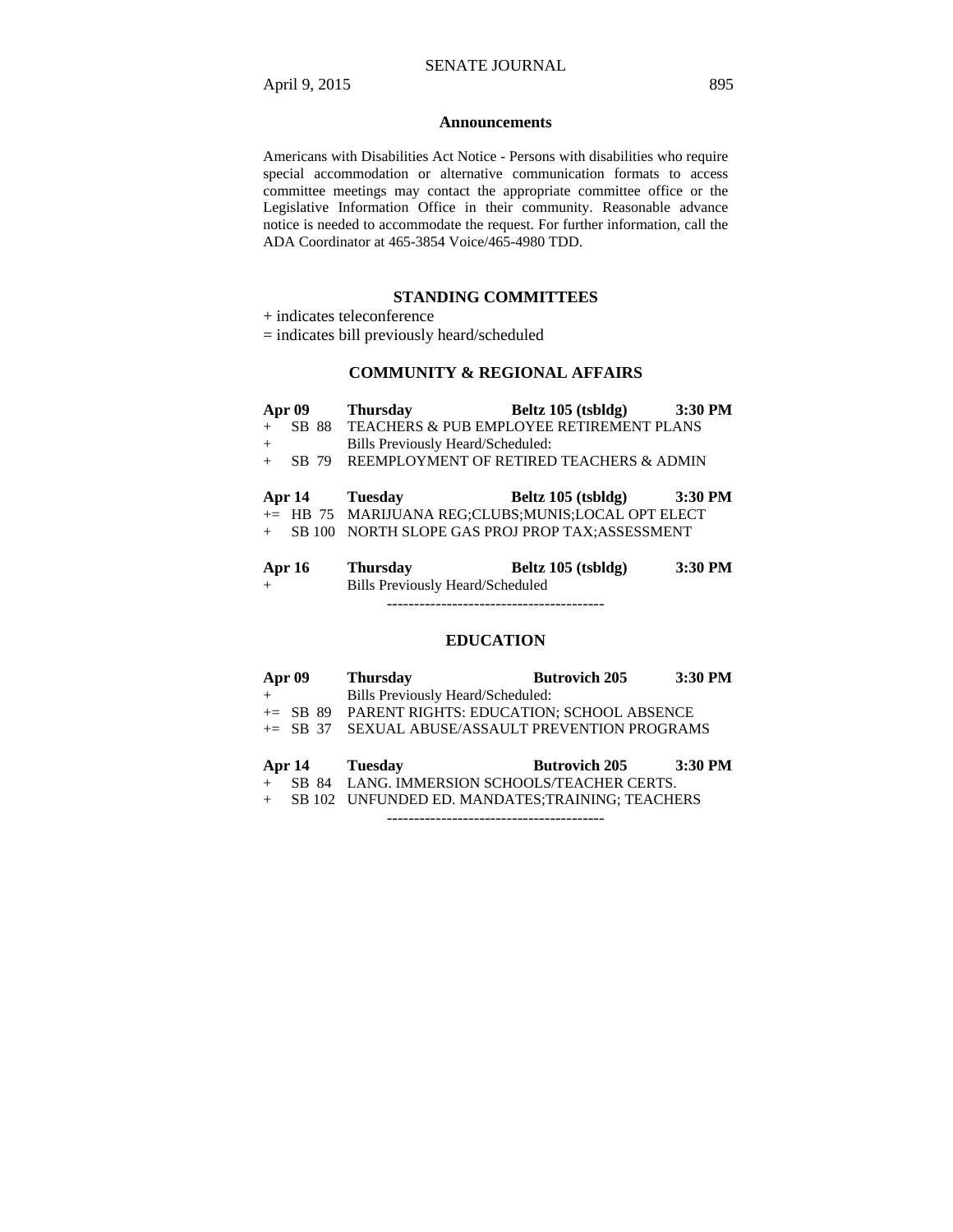## **FINANCE**

| <b>Apr 09</b> | <b>Thursday</b><br>-- MEETING CANCELED -- | <b>Senate Finance 532</b>                          | 9:00 AM |
|---------------|-------------------------------------------|----------------------------------------------------|---------|
|               | += SB 26 BUDGET: CAPITAL                  |                                                    |         |
| $+$           | <b>Bills Previously Heard/Scheduled</b>   |                                                    |         |
| Apr 09        |                                           | <b>Thursday Senate Finance 532</b>                 | 1:30 PM |
|               | -- Recessed to 7:00 pm --                 |                                                    |         |
| $^{+}$        | <b>Bills Previously Heard/Scheduled</b>   |                                                    |         |
| $+$ SB 56     |                                           | MUNI ENERGY IMPROVEMNT ASSESSMNTS/BONDS            |         |
|               |                                           | += SCR 1 CIVICS EDUCATION TASK FORCE               |         |
|               |                                           | $+=$ SJR 2 CONST. AM: G.O. BONDS FOR STUDENT LOANS |         |
| $+$           |                                           | SB 22 MOTOR VEHICLE REG. TAX: COLLECTION COSTS     |         |
| SB 50         |                                           | AIDEA: BONDS;PROGRAMS;LOANS;LNG PROJECT            |         |
|               | <pending referral=""></pending>           |                                                    |         |
| Apr 10 Friday |                                           | Senate Finance 532 9:00 AM                         |         |
| $+$           |                                           | HB 140 LEG. APPROVAL: AK RAILROAD REVENUE BONDS    |         |
|               |                                           | + SB 70 GAS PIPELINE RIGHT-OF-WAY; PARKS; REFUGES  |         |
| $+$           | Bills Previously Heard/Scheduled:         |                                                    |         |
|               |                                           | += SB 71 VACCINE CERTIFICATION FOR PHARMACISTS     |         |
|               | $\leftarrow$ SB 26 BUDGET: CAPITAL        |                                                    |         |
| Apr 10        | Friday                                    | <b>Senate Finance 532</b>                          | 1:30 PM |
| $+$           | Bills Previously Heard/Scheduled          |                                                    |         |
|               |                                           |                                                    |         |
|               |                                           | <b>HEALTH &amp; SOCIAL SERVICES</b>                |         |
| Apr 10        | Friday                                    | <b>Butrovich 205</b>                               | 1:30 PM |

|     | Api 10   | PILUAV                                           | DULL OVICH 405       | 1VU 1 IVI |
|-----|----------|--------------------------------------------------|----------------------|-----------|
| $+$ |          | HB 8 POWERS OF ATTORNEY                          |                      |           |
| $+$ |          | SB 72 DESIGNATED CAREGIVERS FOR PATIENTS         |                      |           |
|     |          | Bills Previously Heard/Scheduled                 |                      |           |
|     | Apr $13$ | <b>Monday</b>                                    | <b>Butrovich 205</b> | 1:30 PM   |
|     |          | SB 98 PRESCRIPTION WITHOUT PHYS. EXAM.           |                      |           |
|     |          | -- Public Testimony < Time Limit May Be Set > -- |                      |           |
|     |          | SB 65 JUVENILE JUSTICE ADJUDICATIONS             |                      |           |
|     |          | -- Public Testimony < Time Limit May Be Set > -- |                      |           |
|     |          | <b>Bills Previously Heard/Scheduled</b>          |                      |           |
|     |          |                                                  |                      |           |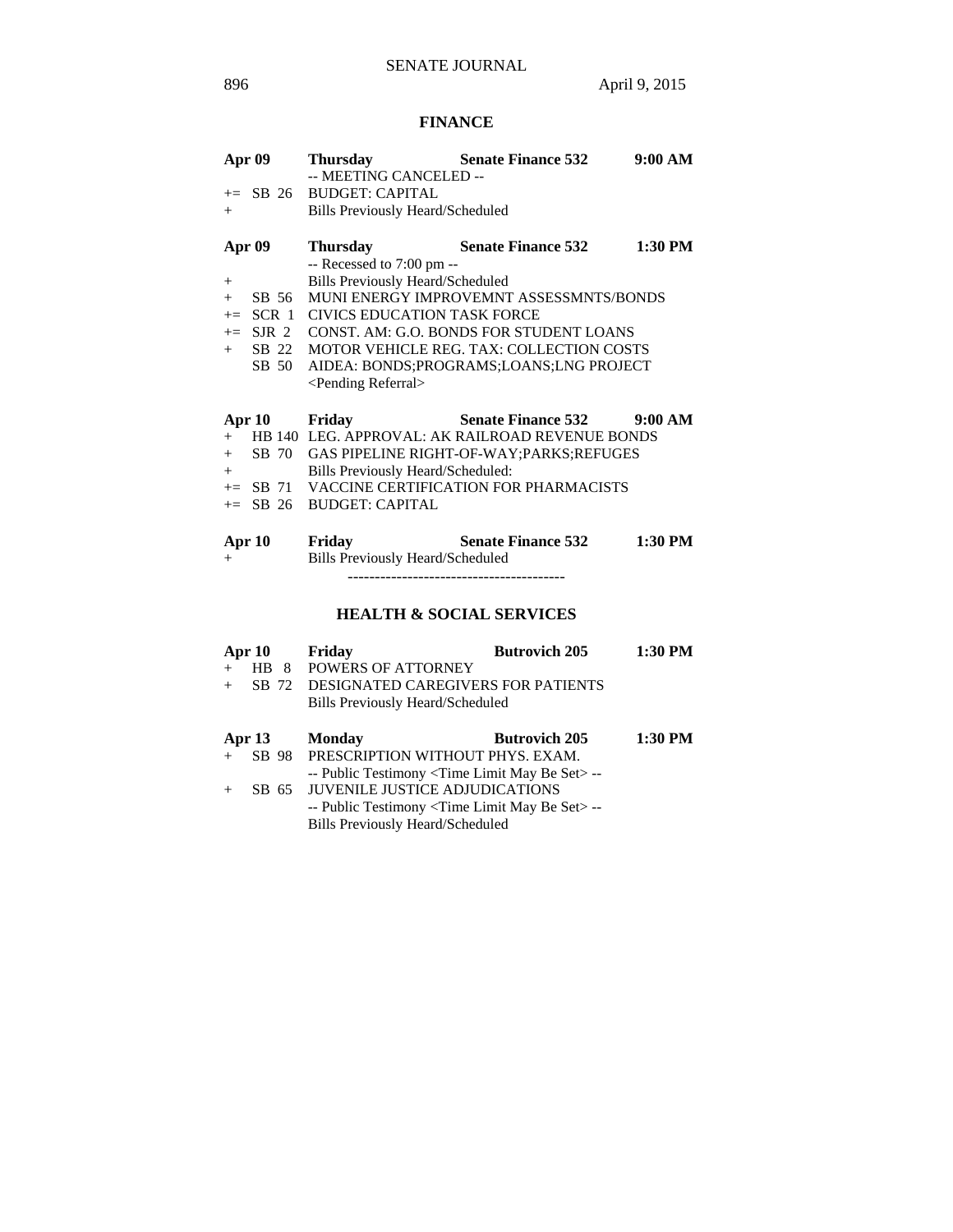## **HEALTH & SOCIAL SERVICES (continued)**

| <b>Apr</b> 15 | Wednesday<br>Bills Previously Heard/Scheduled | <b>Butrovich 205</b> | 1:30 PM |
|---------------|-----------------------------------------------|----------------------|---------|
| <b>Apr 17</b> | Friday<br>Bills Previously Heard/Scheduled    | <b>Butrovich 205</b> | 1:30 PM |

## **JUDICIARY**

----------------------------------------

| Apr 10 |                  | Friday                                              | Beltz 105 (tsbldg)                        | 1:30 PM |
|--------|------------------|-----------------------------------------------------|-------------------------------------------|---------|
|        |                  | -- MEETING CANCELED --                              |                                           |         |
|        |                  | -- Testimony <public and="" invited=""> --</public> |                                           |         |
|        |                  | SB 14 MEDICAL BOARD; MEDICAL REVIEW ORG.            |                                           |         |
|        |                  | HB 65 LEG./PUB. OFFICIAL FINANCIAL DISCLOSURE       |                                           |         |
|        | SIR <sub>3</sub> |                                                     | CONST. AM: MEMBERSHIP OF JUDICIAL COUNCIL |         |
|        | SB 8             | INDUSTRIAL HEMP PRODUCTION LICENSES                 |                                           |         |
|        |                  | <b>Bills Previously Heard/Scheduled</b>             |                                           |         |

----------------------------------------

## **LABOR & COMMERCE**

|                                           | Apr 09 | <b>Thursday</b>                               | Beltz 105 (tsbldg) | 1:30 PM |  |
|-------------------------------------------|--------|-----------------------------------------------|--------------------|---------|--|
|                                           |        | -- Public Testimony --                        |                    |         |  |
|                                           |        | SB 61 MUSEUM CONSTRUCTION GRANT PROGRAM       |                    |         |  |
| Senate Bill: INSURANCE; RISK MGT; HOLDING |        |                                               |                    |         |  |
|                                           |        | <b>COMPANIES</b>                              |                    |         |  |
|                                           |        | $\leq$ Pending Introduction & Referral $>$    |                    |         |  |
|                                           |        | SB 99 ALCOHOLIC BEVERAGE CONTROL; ALCOHOL REG |                    |         |  |
|                                           |        | HB 149 NATIVE CORP. ART. AMENDMENTS           |                    |         |  |
|                                           |        | Bills Previously Heard/Scheduled              |                    |         |  |
|                                           |        |                                               |                    |         |  |

### **RESOURCES**

| Apr $10$ | Friday                                           | <b>Butrovich 205</b> | $3:30$ PM |
|----------|--------------------------------------------------|----------------------|-----------|
|          | -- Public Testimony --                           |                      |           |
|          | HJR 18 LIMIT DECLARATION OF NATL. MONUMENTS      |                      |           |
|          | SB 101 STATE PARKS FEES & SALES OF MERCHANDISE   |                      |           |
|          | += SB 50 AIDEA: BONDS:PROGRAMS:LOANS:LNG PROJECT |                      |           |
|          | <b>Bills Previously Heard/Scheduled</b>          |                      |           |
|          |                                                  |                      |           |

April 9, 2015 897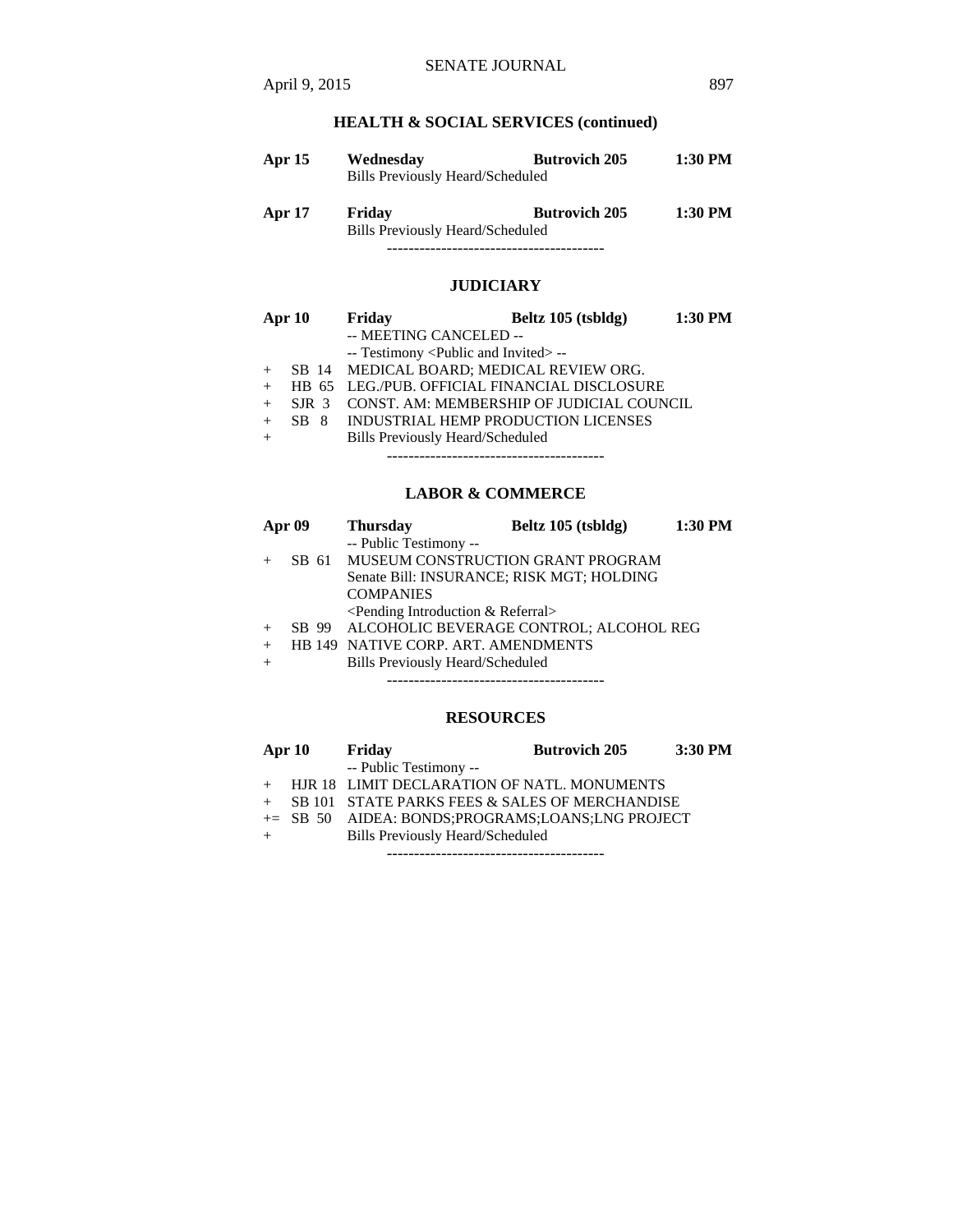## **STATE AFFAIRS**

| Apr 09 |               | <b>Thursday</b>                                  | <b>Butrovich 205</b> | 9:00 AM |
|--------|---------------|--------------------------------------------------|----------------------|---------|
| $+$    | SB 83         | PEACE OFFICER/FIREFIGHTER RETIREMENT             |                      |         |
| $+$    |               | SB 89 PARENT RIGHTS: EDUCATION; SCHOOL ABSENCE   |                      |         |
|        |               | <pending referral=""></pending>                  |                      |         |
|        | $\equiv$ SB 1 | <b>REGULATION OF SMOKING</b>                     |                      |         |
|        |               | -- Public Testimony --                           |                      |         |
| $^{+}$ |               | <b>Bills Previously Heard/Scheduled</b>          |                      |         |
| Apr 13 |               | <b>Monday</b>                                    | <b>Butrovich 205</b> | 8:00 AM |
|        |               | -- Time & Date Change --                         |                      |         |
|        |               | $8:00 \text{ am}$                                |                      |         |
|        |               | += SB 74 MEDICAID REFORM/PFD/HSAS/ER USE/STUDIES |                      |         |
|        |               | <pending referral=""></pending>                  |                      |         |
|        |               | $<$ Sponsor Presentation $>$                     |                      |         |
|        |               | $9:00$ am                                        |                      |         |
|        |               | -- Public Testimony --                           |                      |         |
| $^{+}$ |               | Confirmation of Governor's Appointments:         |                      |         |
|        |               | Board of Fisheries: Orville Huntington &         |                      |         |
|        |               | <b>Robert Ruffner</b>                            |                      |         |
| $^{+}$ |               | Bills Previously Heard/Scheduled                 |                      |         |
|        |               |                                                  |                      |         |

## **TRANSPORTATION**

| Apr 09 | <b>Thursday</b>                                | <b>Butrovich 205</b> | $1:00$ PM |
|--------|------------------------------------------------|----------------------|-----------|
| $+$    | Bills Previously Heard/Scheduled:              |                      |           |
|        | $+=$ SB 66 PASSENGER & REC. VEHICLE RENTAL TAX |                      |           |
|        |                                                |                      |           |

## **JOINT COMMITTEES**

## **LEGISLATIVE COUNCIL**

| Apr $09$ | <b>Thursday</b>                                   | <b>House Finance 519</b> | 5:00 PM |
|----------|---------------------------------------------------|--------------------------|---------|
|          | -- Teleconference <listen only="">--</listen>     |                          |         |
|          | <b>EXECUTIVE SESSION</b>                          |                          |         |
|          | -- Testimony <invitation only=""> --</invitation> |                          |         |

----------------------------------------